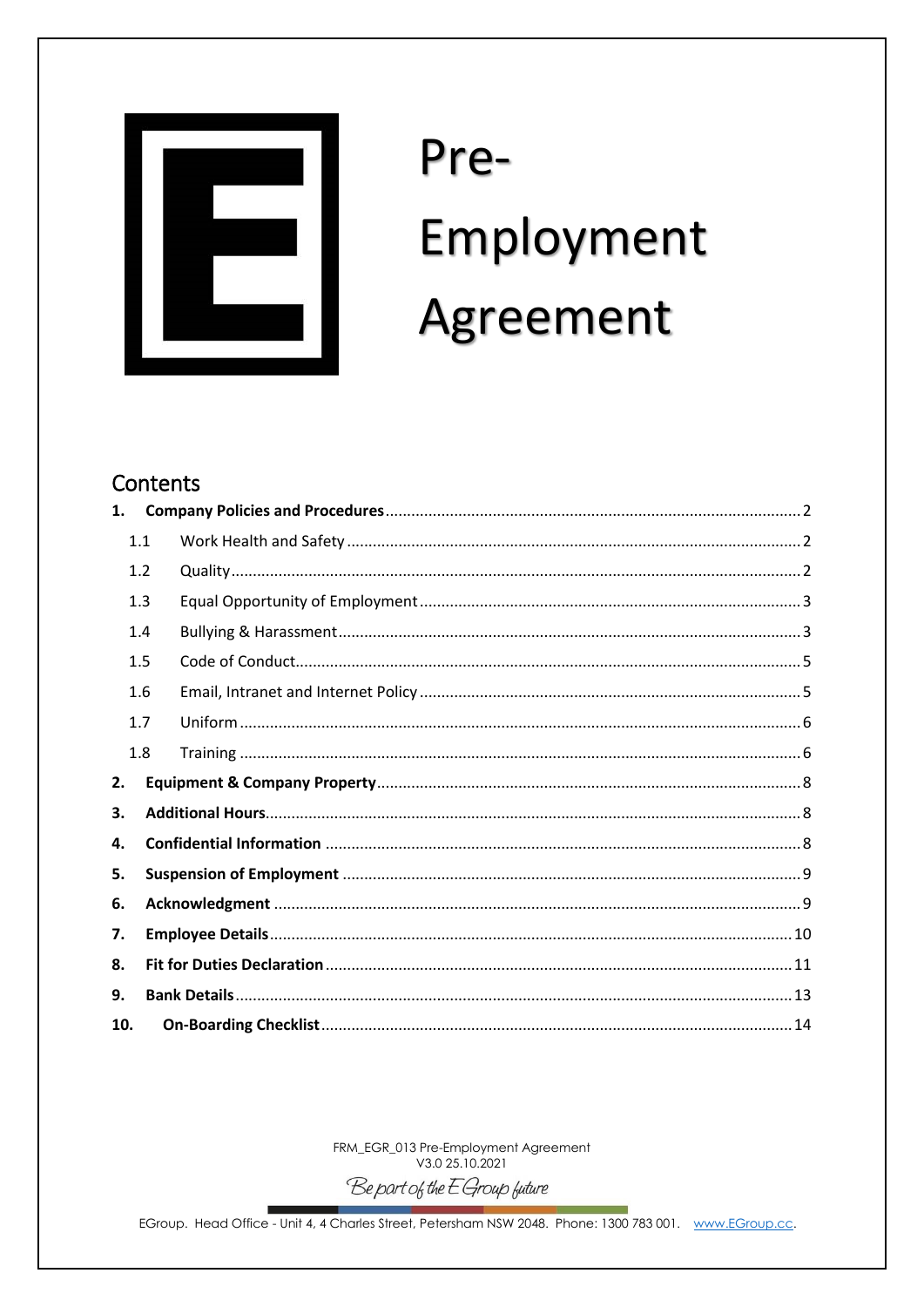## <span id="page-1-0"></span>1. Company Policies and Procedures

The Employer works within the company policies and procedures to ensure effective and safe operation of the business and the welfare of its Employees. It is the Employee's responsibility to observe and comply by these company documents. The business' policies and procedures are maintained and available on the company master list. Any company documented information such as policies and procedures are available for the Employee upon request. Policies and procedures are also available through webrosters/Dashboard, that is inclusive of full versions of the policies outlined in this document.

Upon change to a company policy or procedure Employees will be notified and an updated copy of the document can be found on the company portal.

A breach of policies and procedures may result in disciplinary action which could escalate to termination of your employment.

#### <span id="page-1-1"></span>1.1 Work Health and Safety

EGroup Security Pty Ltd and associated companies is committed to providing and maintaining a safe and healthy workplace for all workers, labour hire and volunteers as well as clients, visitors and members of the public. Hazards and risks to health and safety will be eliminated or minimised, as far as is reasonably practicable.

The responsibility for managing health and safety ultimately rests with the person in control of the business or undertaking (PCBU), directors and management. Workers also have important responsibilities for health and safety in the workplace.

We are committed to complying with the *Work Health and Safety Act 2011*, the Work Health and Safety Regulation 2017, codes of practice and other safety guidance material.

#### <span id="page-1-2"></span>1.2 Quality

Egroup Security and associated company's quality policy is defined and strongly driven by management principals and behaviours.

Our goal is to achieve commitments for quality, cost and time whilst also building mutually profitable relationships with our customers, ensuring their long-term success, through the understanding of their needs.

It is important to Egroup Security that the business continues to develop and utilise the best preventative practices at all levels and ensure reliable risk management.

Egroup Security and associated companies are committed to drive continual improvement and innovation based upon efficient business process, well-defined measurements and best practices.

Egroup Security and associated companies strive to be the best provider of Security Services in the industry. Through the use of these guiding principles, everyone within the business is held accountable for fulfilling our customers' requirements and exceeding their needs and expectations.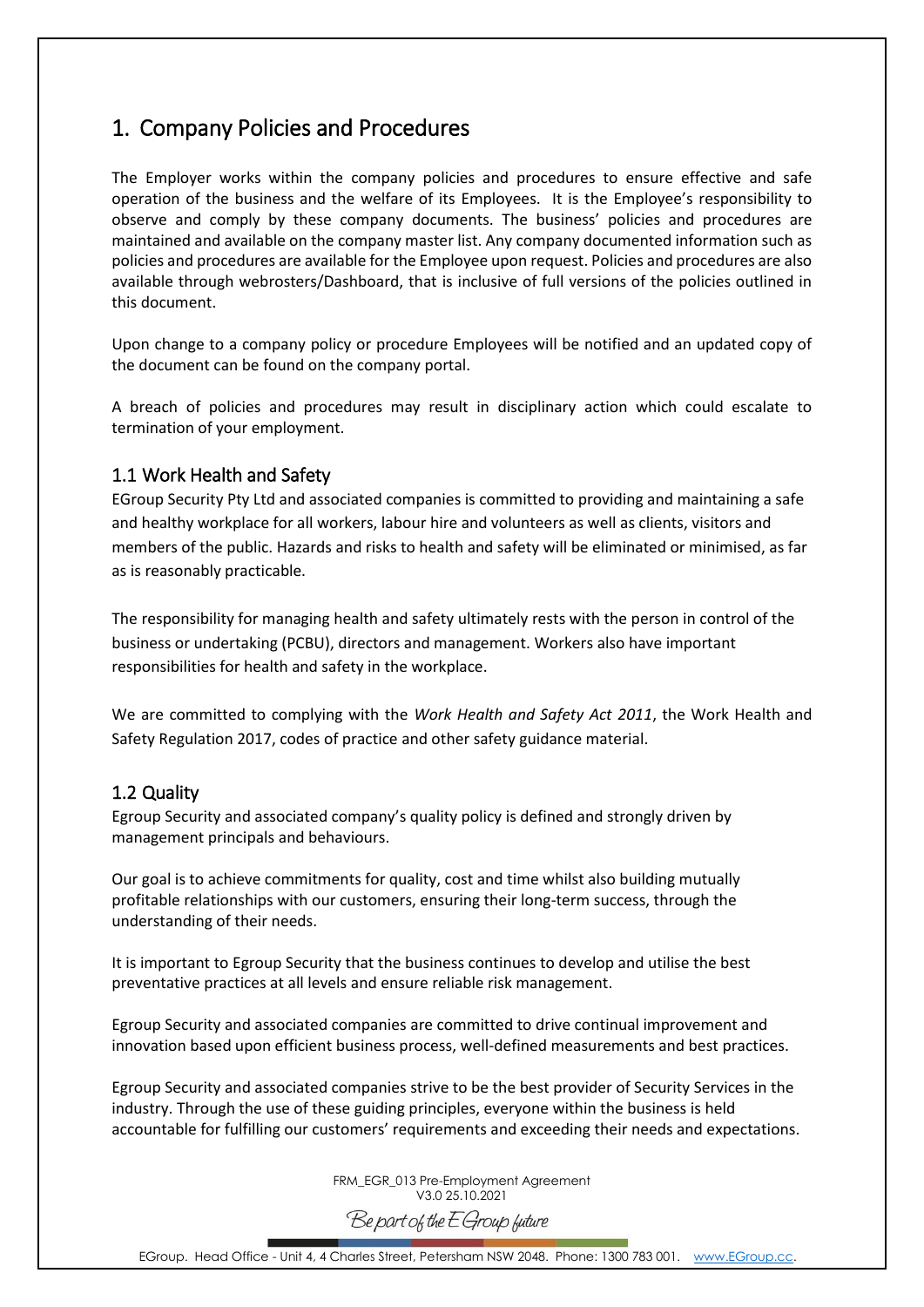This Quality policy has been formulated to guide the development and implementation of the organisation's quality management system.

#### <span id="page-2-0"></span>1.3 Equal Opportunity of Employment

Egroup Security Pty Ltd and associated companies is an equal opportunity employer and will provide equality in employment for all people employed or seeking employment.

Every person will be given a fair and equitable chance to compete for appointment, promotion or transfer, and to pursue their career as effectively as others.

Employment decisions relating to appointment, promotion and career development will be determined according to individual merit and competence.

Consistent with this, Egroup Security Pty Ltd and associated companies do not condone any form of unlawful discrimination or vilification, including that which relates to: gender; pregnancy; potential pregnancy; marital/domestic status; disability; race, colour, national extraction, social origin, descent, and ethnic, ethno-religious or national origin; age; family responsibilities, family status, status as a parent or carer; racial classification; sexuality; HIV/AIDS vilification; religious belief or activity; political belief or activity; industrial activity; employer association activity; trade union activity; physical features; breastfeeding; transsexuality; transgender; profession, trade, occupation or calling; medical record; and criminal record.

In all cases no factors other than performance and competence are to be used as the basis for performance assessment, training and development opportunities and promotions.

#### <span id="page-2-1"></span>1.4 Bullying & Harassment

Discrimination, bullying and sexual harassment are unacceptable at EGroup and associated companies and are unlawful under the following legislation: *Sex Discrimination Act 1984* (Cth), *Racial Discrimination Act 1975* (Cth), *Disability Discrimination Act 1992* (Cth), *Age Discrimination Act 2004* (Cth), *Australian Human Rights Commission Act 1986* (Cth).

Staff (including managers) found to have engaged in such conduct can be counselled, warned or disciplined. Severe or repeated breaches can lead to formal discipline up to and including dismissal.

**Discrimination** is treating, or proposing to treat, someone unfavourably because of a personal characteristic protected by the law, such as sex, age, race or disability.

Discrimination can occur:

Directly, when a person or group is treated less favourably than another person or group in a similar situation because of a personal characteristic protected by law.

Indirectly, when an unreasonable requirement, condition or practice is imposed that has, or is likely to have, the effect of disadvantaging people with a personal characteristic protected by law.

**Bullying**, if someone is being bullied because of a personal characteristic protected by equal opportunity law, it is a form of discrimination.

Bullying can take many forms, including jokes, teasing, nicknames, emails, pictures, text messages, social isolation or ignoring people, or unfair work practices.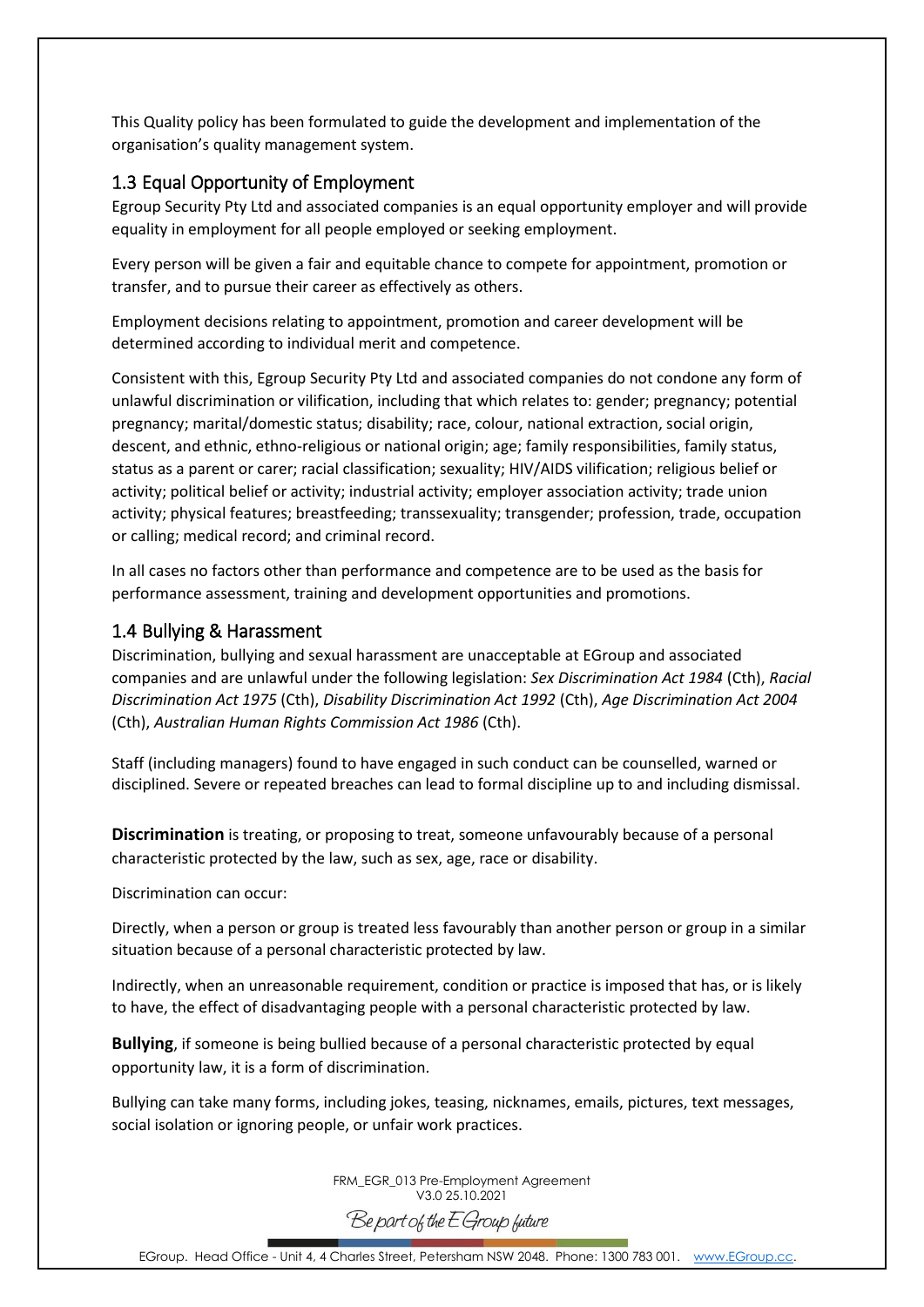Under Federal law, this behaviour does not have to be repeated to be discrimination – it may be a one-off event.

Behaviours that may constitute bullying include: sarcasm and other forms of demeaning language; threats, abuse or shouting; coercion; isolation; inappropriate blaming; ganging up; constant unconstructive criticism; deliberately withholding information or equipment that a person needs to do their job or access their entitlements; unreasonable refusal of requests for leave, training or other workplace benefits.

Bullying is unacceptable in EGroup Security and associated companies and may also be against occupational health and safety law.

**Sexual harassment** is a specific and serious form of harassment. It is unwelcome sexual behaviour, which could be expected to make a person feel offended, humiliated or intimidated. Sexual harassment can be physical, spoken or written. It can include:

- comments about a person's private life or the way they look
- sexually suggestive behaviour, such as leering or staring
- brushing up against someone, touching, fondling or hugging
- sexually suggestive comments or jokes
- displaying offensive screen savers, photos, calendars or objects
- repeated unwanted requests to go out
- requests for sex
- sexually explicit posts on social networking sites
- insults or taunts of a sexual nature
- intrusive questions or statements about a person's private life
- sending sexually explicit emails or text messages
- inappropriate advances on social networking sites
- accessing sexually explicit internet sites
- behaviour that may also be considered to be an offence under criminal law, such as physical assault, indecent exposure, sexual assault, stalking or obscene communications.

Just because someone does not object to inappropriate behaviour in the workplace at the time, it does not mean that they are consenting to the behaviour.

Sexual harassment is covered in the workplace when it happens at work, at work-related events, between people sharing the same workplace, or between colleagues outside of work.

All staff and volunteers have the same rights and responsibilities in relation to sexual harassment.

A single incident is enough to constitute sexual harassment – it doesn't have to be repeated.

All incidents of sexual harassment – no matter how large or small or who is involved – require employers and managers to respond quickly and appropriately.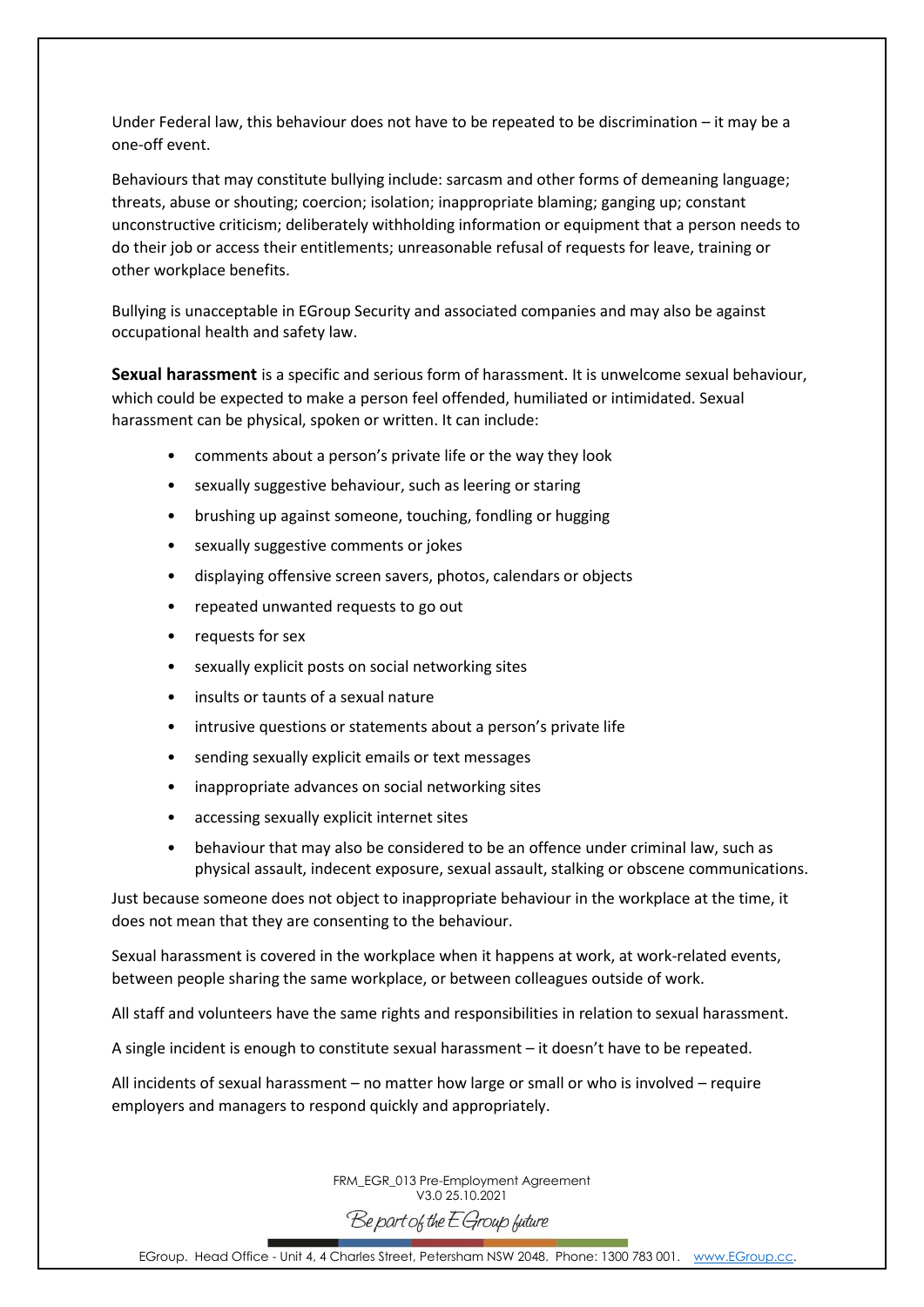EGroup and associated companies recognise that comments and behaviour that do not offend one person can offend another. This policy requires all staff and volunteers to respect other people's limits.

**Victimisation** is subjecting or threatening to subject someone to a detriment because they have asserted their rights under equal opportunity law, made a complaint, helped someone else make a complaint, or refused to do something because it would be discrimination, sexual harassment or victimisation. Victimisation is against the law.

It is also victimisation to threaten someone (such as a witness) who may be involved in investigating an equal opportunity concern or complaint.

Victimisation is a very serious breach of this policy and is likely (depending on the severity and circumstances) to result in formal discipline against the perpetrator.

EGroup and associated companies have a zero-tolerance approach to victimisation.

#### <span id="page-4-0"></span>1.5 Code of Conduct

As employees of Egroup Security and associated companies it is incumbent upon us to:

- Uphold the highest standards of honesty and integrity in the conduct of duties.
- Respect the dignity of the public, our clients, volunteers and other employees by treating them with courtesy, honesty and sensitivity to their rights.
- Treat others in the workplace fairly and with respect.
- Exercise our best judgment in the interests of Egroup Security, associated companies and our clients.
- Make decisions ethically, fairly and without bias using the best factual information available.
- Comply with any legislative, industrial or administrative requirements, and all lawful and reasonable directions given by persons in authority.
- Comply with all Egroup Security and associated companies' policies and procedures relevant to the person's position.
- Act responsibly in the event of becoming aware of any unethical behaviour or wrongdoing by any other employee or volunteer and report such conduct or activities to the appropriate level of management.

#### <span id="page-4-1"></span>1.6 Email, Intranet and Internet Policy

E Group will supply to staff, access to various systems and services where required in order to undertake the tasks required as part of their employment with the business. This may include services (such as but not limited to) e-mail systems, mobile telephony, internet access and internal logging & reporting systems. Should the employee require access to other systems to which they currently do not have access, they are to raise this with their line manager and provide reasons as to why they require access.

When an employee is given access to a service, the access is granted on the strict condition that it is to only be used for the purposes as outlined in their position description, other related company policies or written instruction from E Group management. At no time, is the employee to use company services for personal use, unless written consent has been granted. The company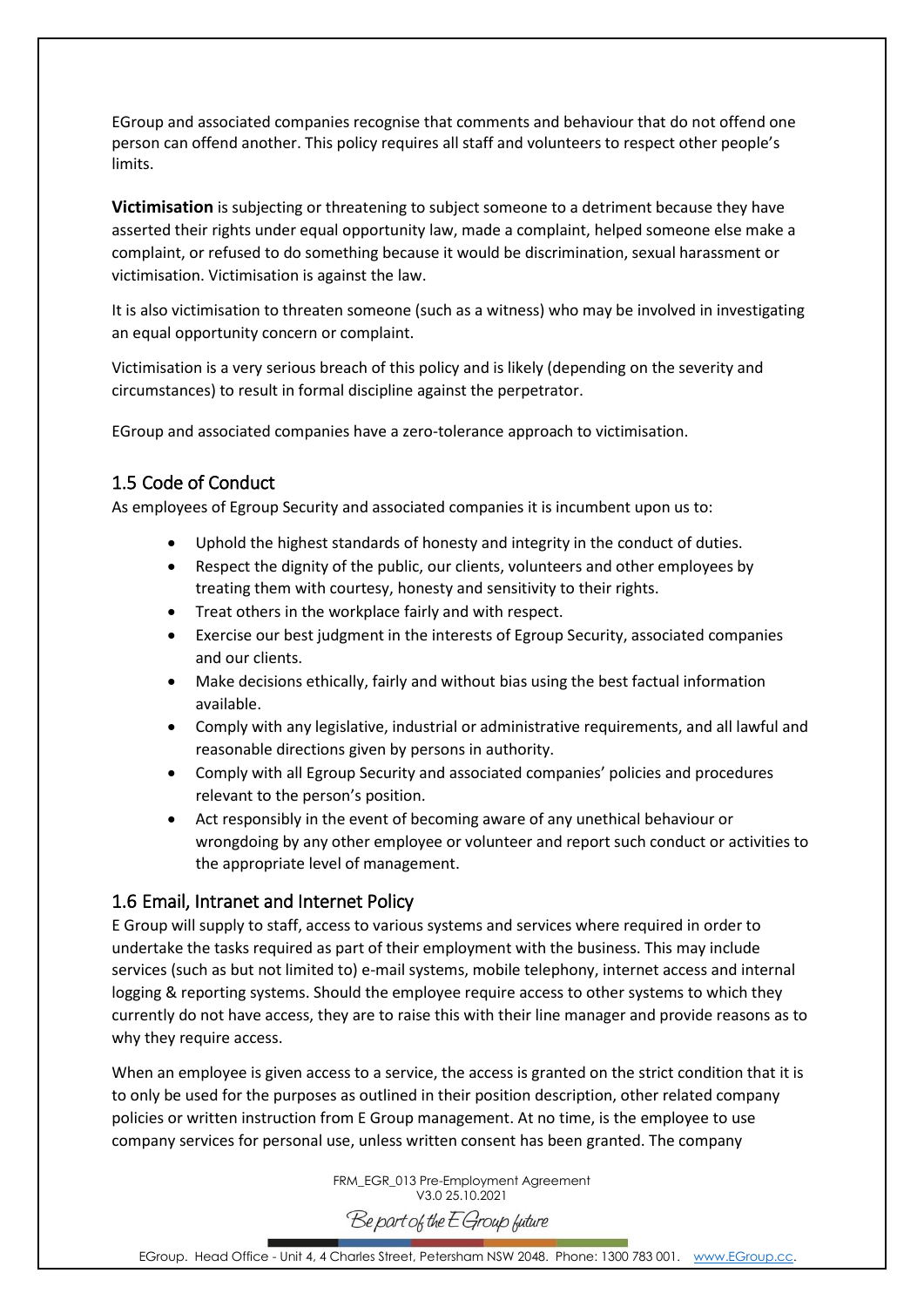acknowledges that from time to time there may be emergencies where the employee must use a company service (such as a mobile telephony service to contact a family member) so long as it does not cause detriment or any loss to the business. The company also acknowledges that services issued to individual staff (such as mobile telephony and mobile broadband services) may be used for personal use, so long as it does not cause a financial loss to the company. In instances where it does cause a loss, the company will seek to recover these costs.

If it has been determined that an employee has used a company service for their own personal use without express written consent, misused or abused the service which has caused the company a loss, then the company may seek to recover the costs of the personal usage from the employee by way of a payroll deduction.

To determine if there has been excessive personal use or abuse of the services, the company will review historical analytical data to determine the trend and compare usage. If the company sees that usage exceeds a certain average, then the company will conduct a review of the service to determine if it is indeed excessive of fair use. If it has been determined that the usage is excessive, the company will offer the employee a right to respond to the claim. The company will then make a final determination as to whether the company will absorb or recover the costs.

#### <span id="page-5-0"></span>1.7 Uniform

As per EGroup uniform allocation policy all approved Site uniforms and or uniform items shall be provided by EGroup security.

All employees/workers whom are required to wear a suit as part of the uniform requirement shall be required to pay a holding deposit of 50% of the cost of the specific approved suit pertaining to the asset that you may have been employed for.

Upon the employee/worker ceasing employment with EGroup security the employees' suit deposit shall be held in lieu pending the return of the Suit, at which time the deposit shall be returned to the employee.

Regarding all other uniform required items all employees shall be required to pay 100% of the total cost price.

All cost/payment requirements shall be deducted as agreed to by both parties over a two-month period from the employees' wages.

#### <span id="page-5-1"></span>1.8 Training

E Group and its associated entities shall ensure that persons carrying out the nominated work have relevant training including Occupational Health and Safety (OHS) Induction Training. Management, supervisors and Employees will receive regular training needs assessments to determine their current needs. Training needs will be deduced from performance review, reconciling current skills against a competency matrix etc. From this, training programs will be implemented and appropriate training consultants engaged where necessary.

Workers shall not carry out work until they have received the minimum requirements for OHS induction training:

- Industry (general) induction;
- Work Activity OHS induction; and
- Site Specific OHS Induction.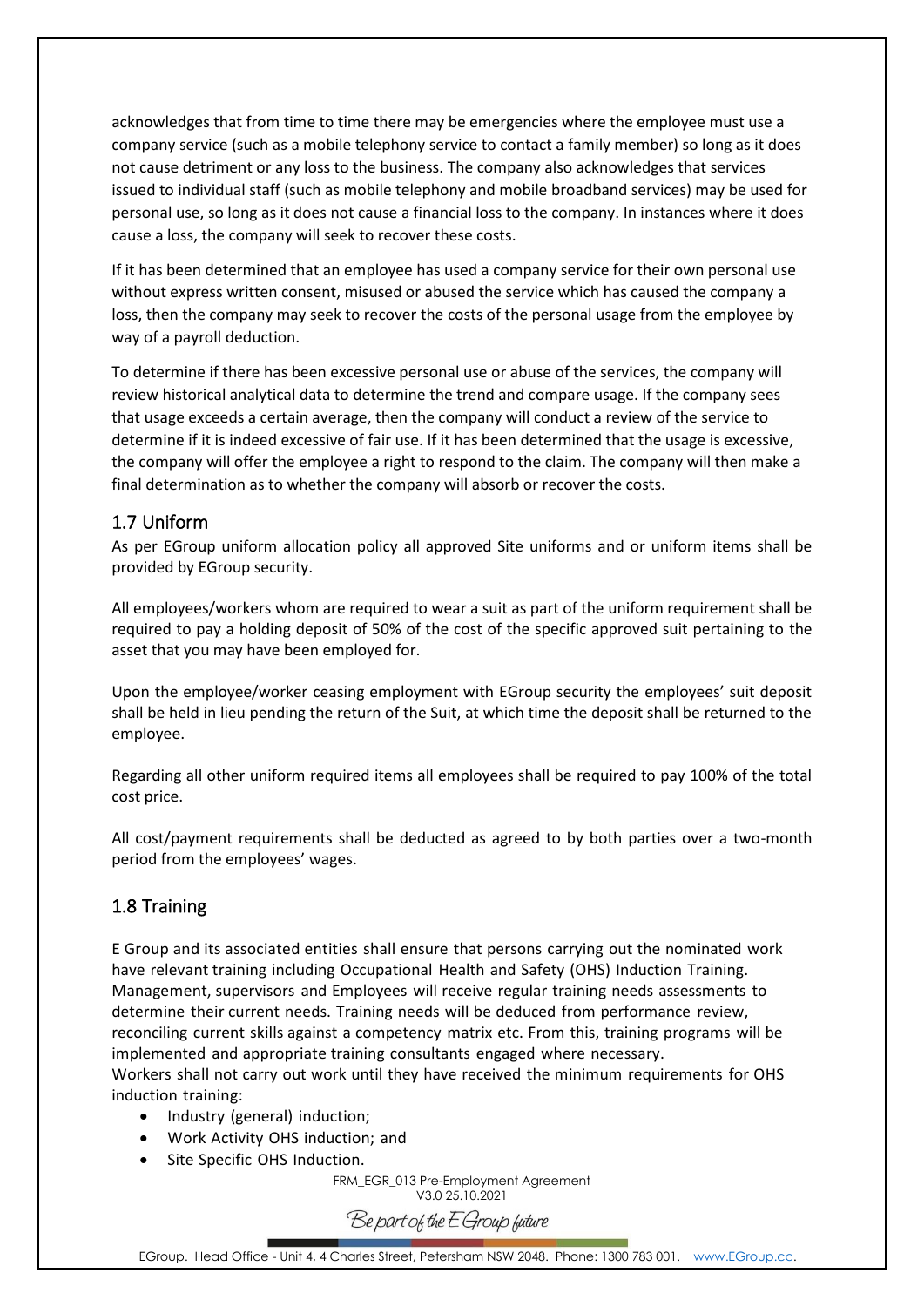• Refresher training

#### **Selection and Use**

All workers shall receive the required site specific OHS induction training and operational training before the commencement of any work on site. A record of the training provided with a Competency Assessment form is further required demonstrating training has been completed and all staff have been deemed competent to carry out the identified scope of works.

#### **Onsite Training**

All Employees Shall receive the required site specific OHS induction training and operational training following the successful assessment of the candidate. A record of the training provided with a Competency Assessment form is further required demonstrating training has been completed and all staff have been deemed competent to carry out the identified scope of works. Training will be conducted and assessed in line with the site-specific training matrix that has been completed in consultation with the Site Manager, Client Executive and Operational Compliance Manager.

#### **Competency Assessment**

All new candidates will enter into voluntary training & assessment shifts totalling no more than sixteen (16) hours. Time spent in training does not count as work time and is not compensable. At the end of the assessment shifts the site manager will assess the new candidate to ascertain if they are a fit for the team and assessed as being capable of completing the required works. If the candidate is assessed as being competent by the site manager then the candidate will be rostered for further training shifts. If the candidate is deemed as non-competent then the training will cease immediately and the candidate will be released from the business.

#### **Payment & Training Costs**

All Employees shall undergo onsite training pertaining to one days training Eight (8) hours, paid by the organisation, any additional training required shall be subjected to voluntary attendance by the Employee. If an employee exceeds their three months the balance of training will be paid accordingly.

In the case of partner provision of a trainee an agreement of 50/50 for training shall be agreed upon with the respective partner.

- Where OHS Representatives or an OHS committee is elected, they shall undergo, OHS Consultation and training records shall be maintained of all details of Employees training qualifications in their personnel files.
- Training registers shall be maintained for all staff, Labour Hire and visitors.
- Bi-annual reviews shall be completed with all staff, to review their training needs and provide refresher training.
- All staff shall be trained in the emergency procedures.
- All staff shall be trained in the safe work method statements relevant to their work.
- Staff qualifications Shall be reviewed regularly to ensure they are current and suitable for the work they are performing.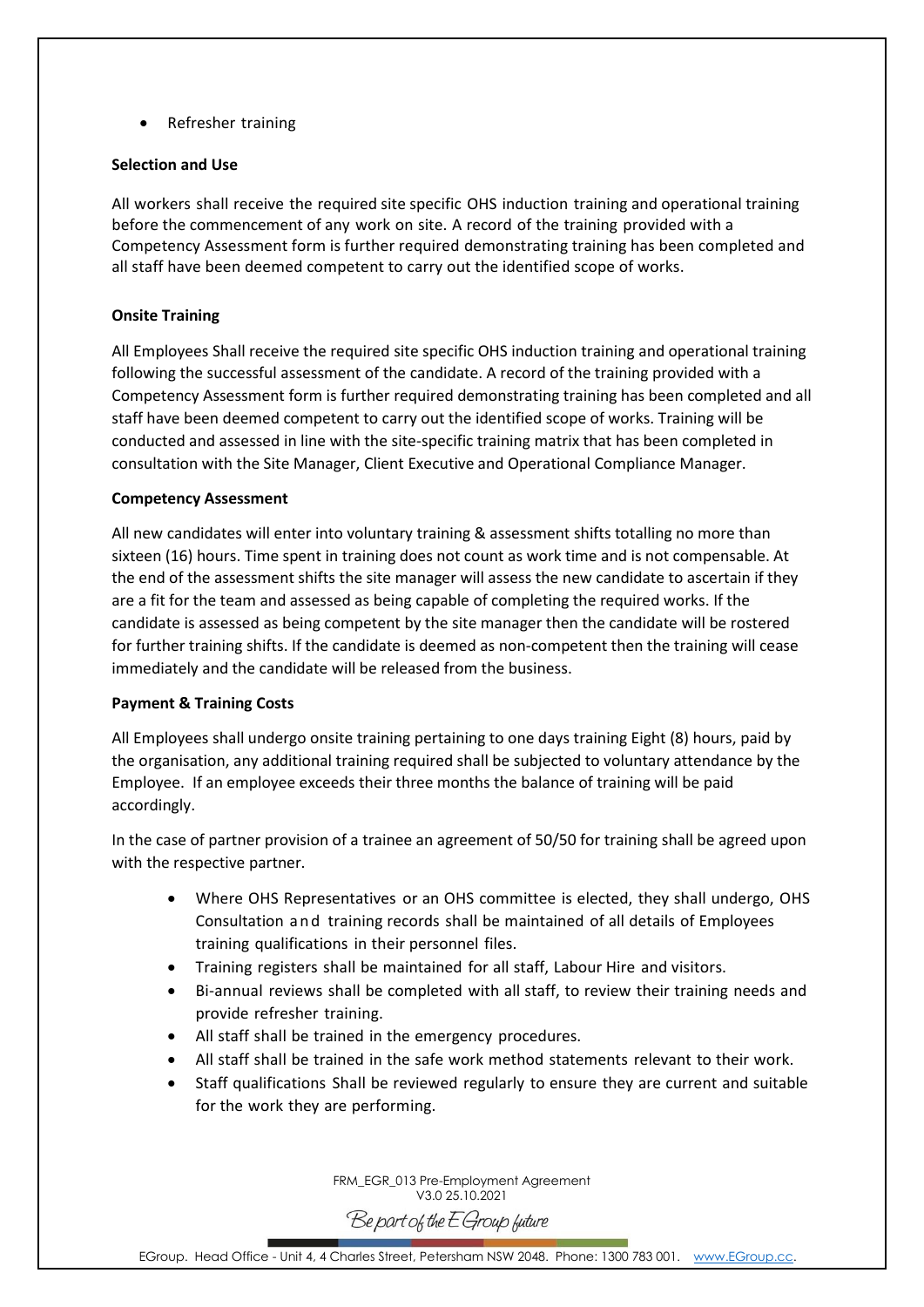Staff shall be reviewed regularly using the necessary documentation listed below with all information retrained as required under the industry standards

- Competency assessments
- Performance reviews and
- Staff evaluation documentation

# <span id="page-7-0"></span>2. Equipment & Company Property

The Employer may provide the Employee with equipment necessary to perform their tasks. All reasonable care must be taken by the Employee to ensure that the equipment is kept in good working order.

All documents, papers, computer disks, lists, diaries, books, registers, memoranda, manuals or records of any kind relating to the business of the employer (whether prepared by the Employee or not) are and remain the property of the Employer. No materials or equipment of any descriptions may be borrowed or removed from the premises without prior written consent of the Employer.

If an employee is found to be negligent in losing equipment, they may be held accountable for the costed associated with repairs or replacement of the item.

Any equipment, documents and materials provided to the Employee remains the property of the employer and must be returned on the termination of employment.

## <span id="page-7-1"></span>3. Additional Hours

The Employee understands that if there should be a requirement to uptake additional hours, to assist with site requirements such as leave coverage, that it is the expectation of the Employer to assist where reasonable.

# <span id="page-7-2"></span>4. Confidential Information

In respect to confidentiality for the purpose of this agreement the Employee acknowledges their obligations during their employment and at the cessation of their employment.

The Employee must refrain from openly discussing the Employer's business, except to the extent that the Employee is authorised by the Employer or by law for disclosure.

The Employee must not, at any time or for any reason, use or disclose to any person any confidential information of the Employer except so far as may be reasonably necessary to enable the Employee to fulfil their obligations under this employment agreement.

The Employee must not use or attempt to use any confidential information of the Employer for the Employees own benefit, or in any manner which may injure or cause loss whether directly or indirectly to the Employer.

The Employee must not remove or copy any information, including client information, from the Employer's premise without the consent of the Employer.

The Employees obligation to section 3. of this document do not apply to: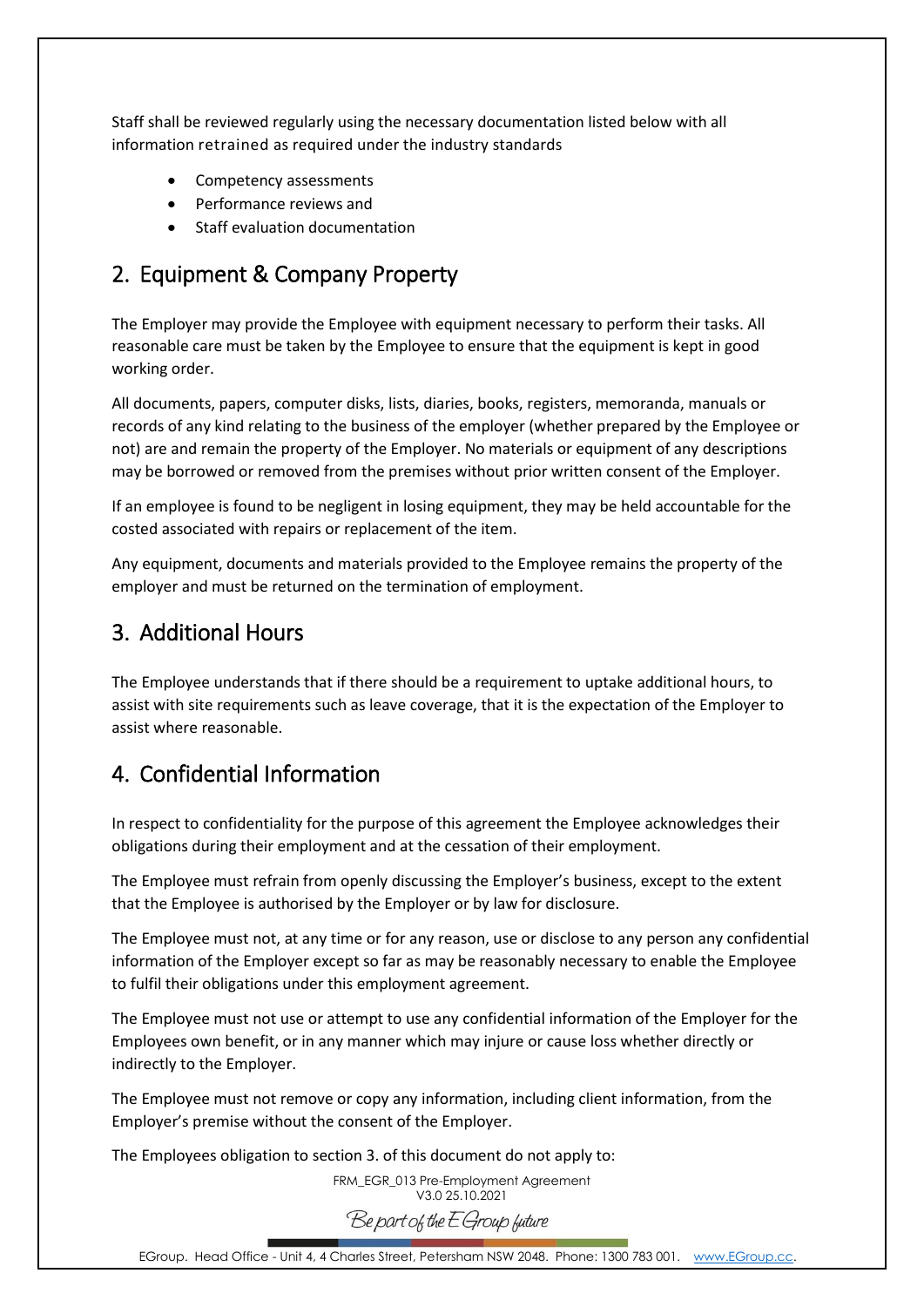- (a) The use or disclosure of such information in the normal course of the Employees duties
- (b) Information which has already become public knowledge other than as a result of a breach of this section of the employment pack.

# <span id="page-8-0"></span>5. Suspension of Employment

If warranted the Employer has the right to temporarily suspend an Employee if there are serious allegations into misconduct. The Employee would remain suspended until such time as an investigation has be complete and outcomes are provided.

## <span id="page-8-1"></span>6. Acknowledgment

I agree to comply with Company's Policies, Procedures, Practices, which is inclusive of the requirements outlined in this document, while employed with the Company.

I, the Employee agree to sustain a high level of service that is expected of me at all times.

Signature: \_\_\_\_\_\_\_\_\_\_\_\_\_\_\_\_\_\_\_\_\_\_\_\_ Date: \_\_\_/\_\_\_/ \_\_\_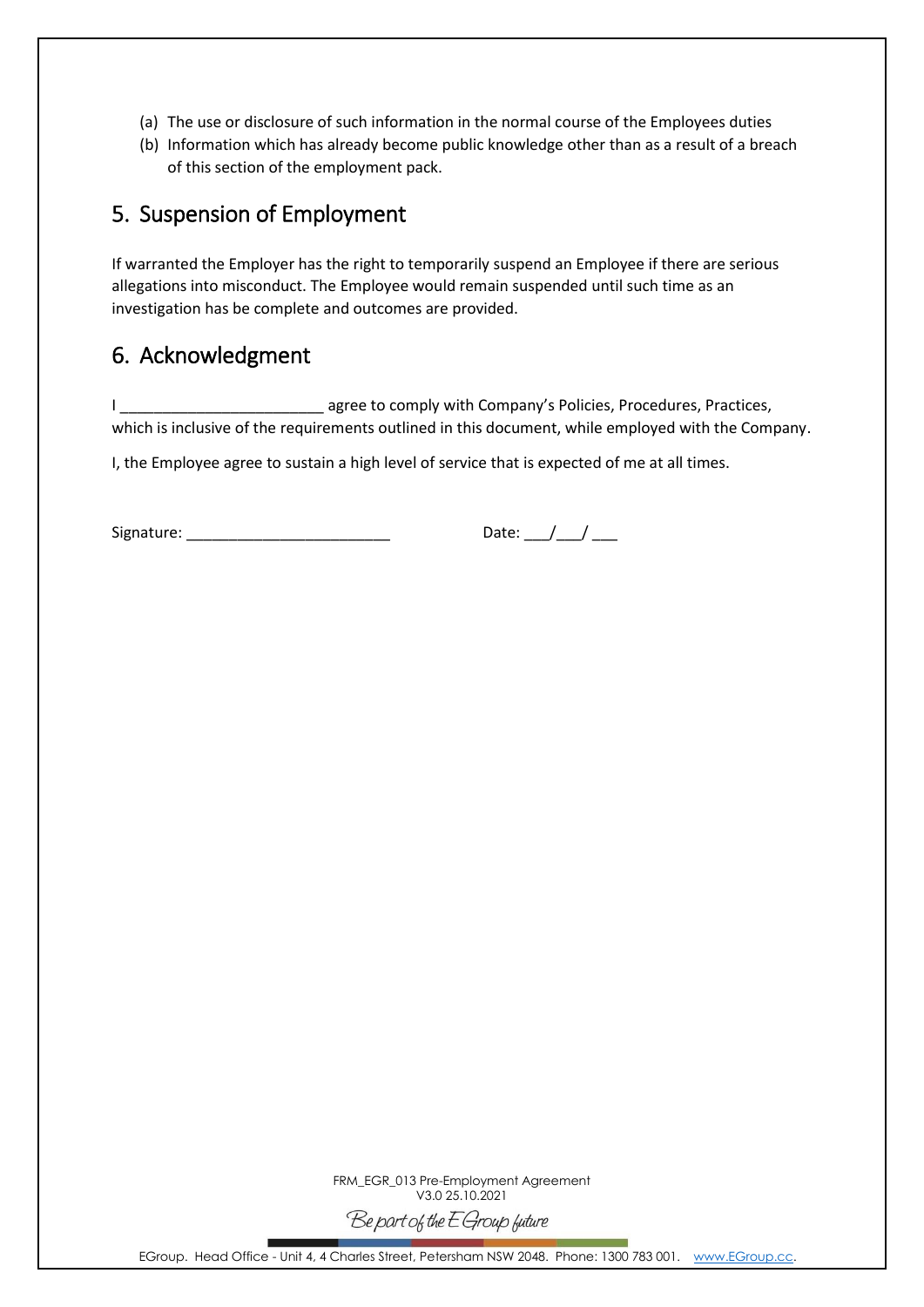# <span id="page-9-0"></span>7. Employee Details

#### **APPLICATION FOR EMPLOYMENT**

**CONFIDENTIAL** (The information provided in this form will be treated as confidential)

| <b>Part B: Qualifications</b>                                                                        |                                                  |                                                                                                                        |
|------------------------------------------------------------------------------------------------------|--------------------------------------------------|------------------------------------------------------------------------------------------------------------------------|
| Security License #: ________________________________ Expiry Date: __________________________________ |                                                  |                                                                                                                        |
|                                                                                                      |                                                  | First Aid Certificate #: __________________________ Expiry Date: ___________________________________                   |
|                                                                                                      |                                                  |                                                                                                                        |
|                                                                                                      |                                                  |                                                                                                                        |
|                                                                                                      |                                                  |                                                                                                                        |
|                                                                                                      |                                                  |                                                                                                                        |
|                                                                                                      |                                                  |                                                                                                                        |
|                                                                                                      |                                                  |                                                                                                                        |
| 100 Points of ID:                                                                                    |                                                  |                                                                                                                        |
| Passport / Medicare Card / Drivers Licence / Birth Certificate                                       |                                                  |                                                                                                                        |
| this application you hereby authorise E Group to complete a VEVO Check through Immigration.          |                                                  | If you are not a Permanent resident of Australia please supply a copy of your current passport and visa, by submitting |
|                                                                                                      | FRM_EGR_013 Pre-Employment Agreement             |                                                                                                                        |
|                                                                                                      | V3.0 25.10.2021<br>Be part of the E Group future |                                                                                                                        |

EGroup. Head Office - Unit 4, 4 Charles Street, Petersham NSW 2048. Phone: 1300 783 001. [www.EGroup.cc.](http://www.egroup.cc/)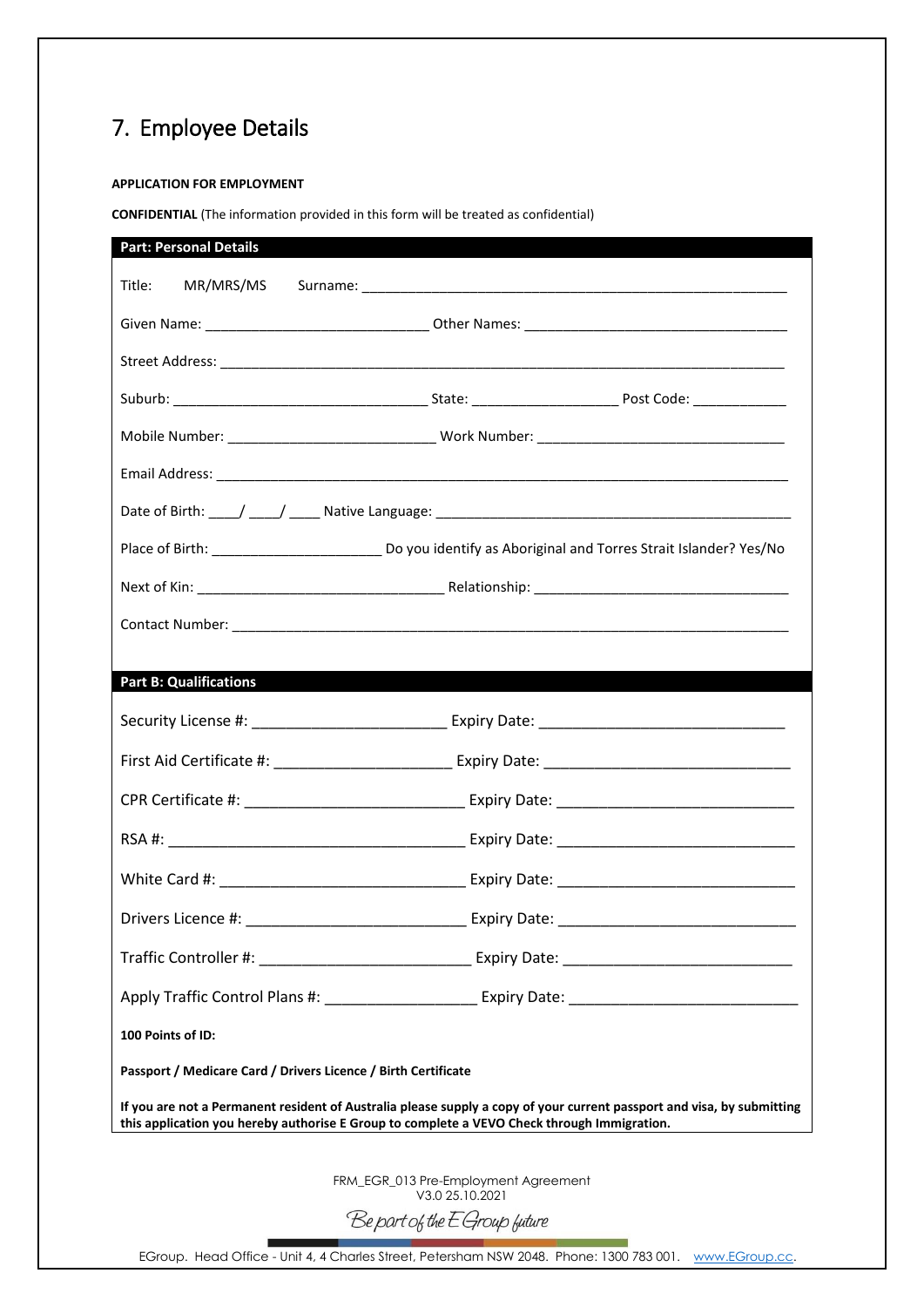## <span id="page-10-0"></span>8. Fit for Duties Declaration

**Are you aware of injury or illness that would adversely affect you from performing your duties? YES** □ **NO** □ If yes, please specify;

**\_\_\_\_\_\_\_\_\_\_\_\_\_\_\_\_\_\_\_\_\_\_\_\_\_\_\_\_\_\_\_\_\_\_\_\_\_\_\_\_\_\_\_\_\_\_\_\_\_\_\_\_\_\_\_\_\_\_\_\_\_\_\_\_\_\_\_\_\_\_\_\_\_\_\_\_\_\_\_\_\_\_\_\_\_\_\_\_\_\_\_\_\_\_\_\_\_\_\_\_ \_\_\_\_\_\_\_\_\_\_\_\_\_\_\_\_\_\_\_\_\_\_\_\_\_\_\_\_\_\_\_\_\_\_\_\_\_\_\_\_\_\_\_\_\_\_\_\_\_\_\_\_\_\_\_\_\_\_\_\_\_\_\_\_\_\_\_\_\_\_\_\_\_\_\_\_\_\_\_\_\_\_\_\_\_\_\_\_\_\_\_\_\_\_\_\_\_\_\_\_**

**First Name: \_\_\_\_\_\_\_\_\_\_\_\_\_\_\_\_\_\_\_\_\_\_\_\_\_\_\_\_\_\_\_\_\_\_\_\_\_ Surname: \_\_\_\_\_\_\_\_\_\_\_\_\_\_\_\_\_\_\_\_\_\_\_\_\_\_\_\_\_\_\_\_\_\_\_\_\_\_\_\_\_\_\_\_**

As an Employee of the company you may be required to perform a rang of activities to fulfil your role requirements. Please answer this questionnaire honestly to inform us of any work-related health limitations or workplace enhancements that may assist you in safety performing these activities. Based on the information you provide; we will not place you in an assignment that may endanger your health and safety. Only information relevant to a particular assignment will be used to assess your suitability. Information will be treated in accordance with applicable Privacy and Health records Legislation.

Can you safety undertake these activities without risk of injury or aggravation to a previous injury and without risk to your health?

| <b>Action</b>              | <b>YES</b> | NO. | <b>Action</b>               | <b>YES</b> | <b>NO</b> | <b>Action</b>           | <b>YES</b> | <b>NO</b> |
|----------------------------|------------|-----|-----------------------------|------------|-----------|-------------------------|------------|-----------|
| Repeated shoulder/         |            |     | <b>Repeated Hand/ Wrist</b> |            |           | Lifting/                |            |           |
| <b>Arm Motion</b>          |            |     | <b>Motion</b>               |            |           | Moving/Carrying/Pushing |            |           |
| <b>Twisting/Turning</b>    |            |     | Walking more than 15        |            |           | " " more than 5kgs      |            |           |
|                            |            |     | minutes                     |            |           |                         |            |           |
| <b>Stretching/Reaching</b> |            |     | Standing more than 15       |            |           | " " more than 10kgs     |            |           |
|                            |            |     | minutes                     |            |           |                         |            |           |
| <b>Bending/Stooping/</b>   |            |     | Sitting more than 15        |            |           | " " more than 20kgs     |            |           |
| <b>Kneeling</b>            |            |     | minutes                     |            |           |                         |            |           |
| <b>Using a Computer</b>    |            |     | <b>Working in Noisy</b>     |            |           | <b>Working in Dusty</b> |            |           |
|                            |            |     | <b>Environments</b>         |            |           | <b>Environments</b>     |            |           |

| If you ticked NO for any activity please detail what you CAN and CANNOT do safety:                                                                                      |                            |  |  |  |
|-------------------------------------------------------------------------------------------------------------------------------------------------------------------------|----------------------------|--|--|--|
|                                                                                                                                                                         |                            |  |  |  |
| Please list all other work-related health limitation or tasks/activities that you cannot perform for health reasons:                                                    |                            |  |  |  |
| What workplace modifications would enable you to perform the activities:                                                                                                |                            |  |  |  |
|                                                                                                                                                                         |                            |  |  |  |
| Have you ever claimed for Workers Compensation or are you currently on Workers Compensation? $\square$ YES $\square$ NO<br>If YES, please provide details of the claim: |                            |  |  |  |
|                                                                                                                                                                         |                            |  |  |  |
| Could the pre-existing injury be affected by a work-related task/activity?                                                                                              | $\square$ YES $\square$ NO |  |  |  |
| Are you colour blind?                                                                                                                                                   | $\Box$ YES $\Box$ NO       |  |  |  |
| If YES, what form of colour blindness do you suffer?                                                                                                                    |                            |  |  |  |
| Do you take any medications that may cause drowsiness, slows reflexes/ reactions or impairs judgement?                                                                  |                            |  |  |  |
| If YES, how long will you be taking the medication?                                                                                                                     | $\Box$ YES $\Box$ NO       |  |  |  |
| Have you suffered from an illness attributed or connected with work pressure?<br>If YES, please provide details                                                         | $\Box$ YES $\Box$ NO       |  |  |  |
| Are you currently suffering from or receiving treatment for problems associated with alcohol, illegal drugs or other                                                    |                            |  |  |  |
| controlled or uncontrolled substance abuse or misuse?                                                                                                                   | $\Box$ YES $\Box$ NO       |  |  |  |
| If YES, please outline                                                                                                                                                  |                            |  |  |  |
|                                                                                                                                                                         |                            |  |  |  |
|                                                                                                                                                                         |                            |  |  |  |
|                                                                                                                                                                         |                            |  |  |  |
| EDM ECP 013 Pro Employment Agreement                                                                                                                                    |                            |  |  |  |

FRM\_EGR\_013 Pre-Employment Agreement V3.0 25.10.2021

Be part of the E Group future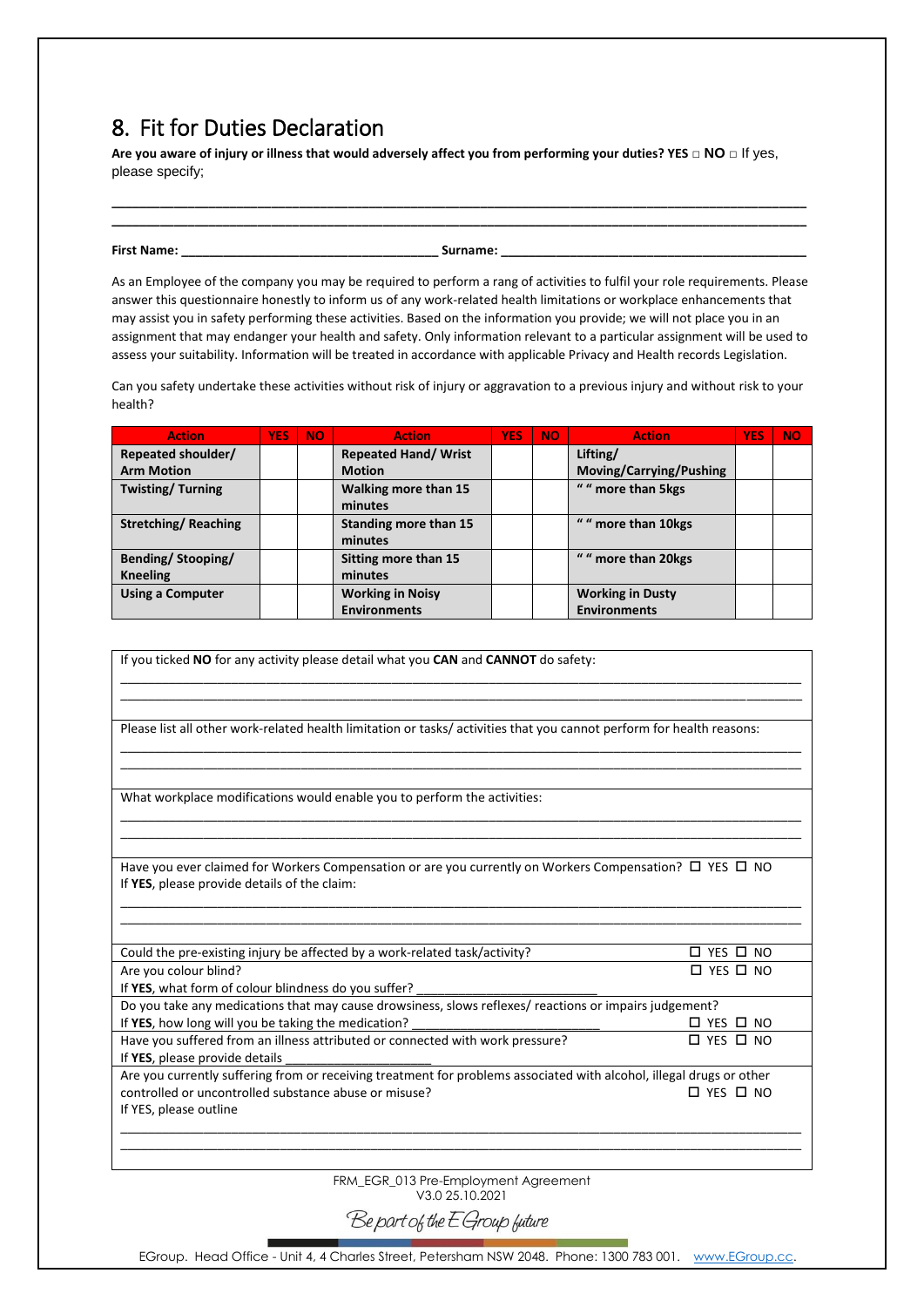I, \_\_\_\_\_\_\_\_\_\_\_\_\_\_\_\_\_\_\_\_\_\_\_\_\_\_\_\_\_ declare that the information on this form is true, correct and complete. I acknowledge that false information could result in the immediate termination of my employment or application with the business. I agree to promptly notify the company of any information supplied changes.

Signature: \_\_\_\_\_\_\_\_\_\_\_\_\_\_\_\_\_\_\_\_\_\_\_\_\_\_\_\_ Date: \_\_\_\_\_\_\_\_\_\_\_\_\_\_\_\_\_\_\_\_\_\_\_\_\_\_\_\_\_\_

FRM\_EGR\_013 Pre-Employment Agreement V3.0 25.10.2021 Be part of the E Group future

EGroup. Head Office - Unit 4, 4 Charles Street, Petersham NSW 2048. Phone: 1300 783 001. [www.EGroup.cc.](http://www.egroup.cc/)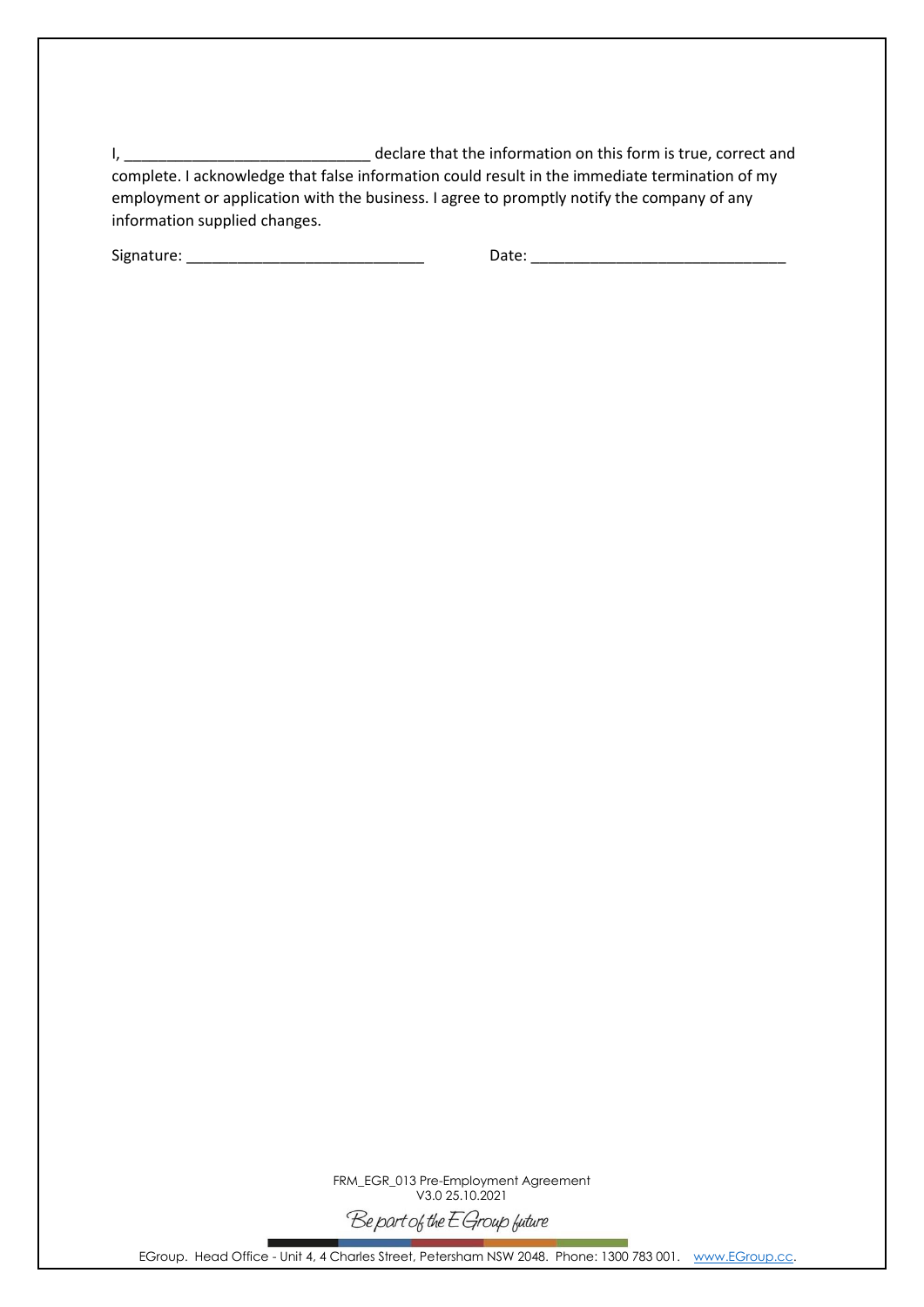## <span id="page-12-0"></span>9. Bank Details

| <b>Name</b>                                                                                         |  |  |  |
|-----------------------------------------------------------------------------------------------------|--|--|--|
| <b>Position</b>                                                                                     |  |  |  |
| All Payments are VIA electronic funds transfer (EFT) direct to the employees nominated bank account |  |  |  |

| <b>Account Number 1:</b>       |                          |  |  |  |
|--------------------------------|--------------------------|--|--|--|
| <b>Account Type</b>            | Savings / Cheque / Other |  |  |  |
| <b>BSB Number</b>              |                          |  |  |  |
| <b>Account Number</b>          |                          |  |  |  |
| <b>Account Name</b>            |                          |  |  |  |
| <b>Bank Name &amp; Address</b> |                          |  |  |  |

#### **Account Number 2:**

| <b>Account Type</b>            | Savings / Cheque / Other |
|--------------------------------|--------------------------|
| <b>BSB Number</b>              |                          |
| <b>Account Number</b>          |                          |
| <b>Account Name</b>            |                          |
| <b>Bank Name &amp; Address</b> |                          |